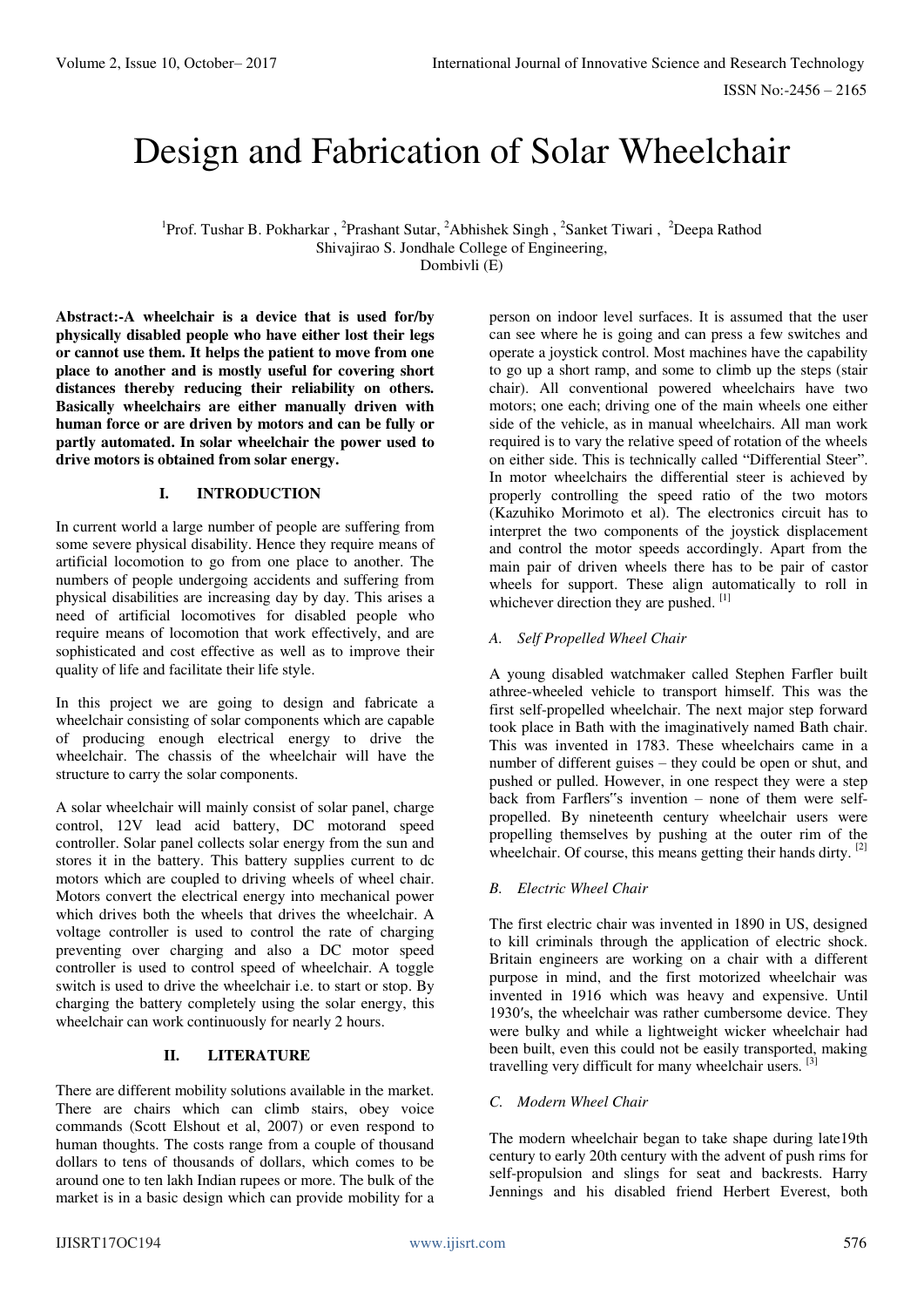ISSN No:-2456 – 2165

mechanical engineers, invented the first light weight, steel, collapsible wheelchair in 1933. Mr. Everest broke his back in a mining accident. The two saw the business potential of the invention and went on to become the first massmanufacturers of wheelchairs, Everest and Jennings. Their "x-brace" design is still in common use, with updated materials and other improvements. [4]

#### DANIEL DOURTE, DAVID SANDBERG, TOLU OGUNDIPE, present a paper on "ELECTRIC TRICYCLE: APPROPRIATE MOBILITY

The aim of this project is to add an electric power train and control system to the current hand-powered tricycle to provide tricycle users with improved levels of mobility. The design objectives required a simple and affordable design for the power train and controls, a design that needed to be reliable, sustainable, and functional. The design of the Electric Tricycle is adaptable to the current hand-powered tricycles with little modification. The design consists of an electric motor, a drive system, motor and steering controls, and a power supply. [5]

#### **III. OBJECTIVE**

- 1. The project aims at designing a solar wheelchair for disabled person for transportation.
- 2. To design an energy efficient and fabricate an energy efficient vehicle for its performance.
- 3. To provide more options for disabled persons for their transportation needs.
- 4. To help society move one step closer to solar energy.
- 5. To provide cost efficient and energy efficient device to increase mobility without sacrificing maneuverability.

# **IV. COMPONENTS**

Fig. below shows all components of solar wheelchair.



- 1. Solar panel: It is a photovoltaic module which is an assembly of photovoltaic cells. The solar cells capture solar energy and convert it into electrical energy. Output ofa solar panel is usually stated in watts, and the wattage is determined by multiplying the rated voltage by the rated ampere rating. So for example, a 12 volt 60 watt solar panel measuring about 65 X 39 inches has a rated voltage of 30V and a rated 8 ampere rating.  $V \times A = W$ , 30 volts times 8 amps equals 240 watts. Since the intensity of sunlight contacting the solar panel varies throughout the day, we use the term "peak sun hours" as a method to smooth out the variations into a daily average. Early morning and late in the-day sunlight produces less power than the mid-day sun. Naturally, cloudy days will produce less power than bright sunny days as well.
- 2. Frame of panel: It is the frame which carries solar panel fitted in it. It is fixed at the top of wheelchair. It must be rigid enough to sustain weight of solar panel and vibrations produced. Also the dimensions should be just a larger than so that the panel could be properly fixed in it. It also prevents the user from severe rain and high sunlight.
- 3. Toggle switch: It is the switch that is used to start or stop the motor thereby starting or stopping the wheelchair.
- 4. Lever: It is used to change the direction of wheelchair with help of small wheels known as castor wheels present in front of wheelchair.
- 5. Handle of frame: It is used to join frame of panel to chassis of wheelchair.
- 6. Chassis: Chassis is the internal frame that supports the manmade object in its construction and also provides protection to battery and other components.
- 7. Battery: Battery is source of power to motor. It ischarged via power provided by solar panel and delivers power to drive motor. A 12V 30-40A lead acid battery is required. This is same as a car battery.
- 8. Motors: Two dc motors are used that are coupled with two driving wheels that drives the wheelchair. Basically, motor is a machine or an actuator that converts [electrical](https://en.wikipedia.org/wiki/Electrical_energy)  [energy i](https://en.wikipedia.org/wiki/Electrical_energy)nt[o mechanical energy.](https://en.wikipedia.org/wiki/Mechanical_energy)
- 9. Driving wheels: These wheels are known as wheel hub motor since motor is incorporated in wheel. They are available in various sizes and of various materials such as nylon, rubber, Plastic, aluminium, or stainless steel.

#### **V. CONCLUSION**

By using above components and proper knowledge we can design and fabricate a solar wheelchair. The recharge capacity of solar panels and power supplied by battery would be sufficiently high. Thus, the solar wheelchair can be